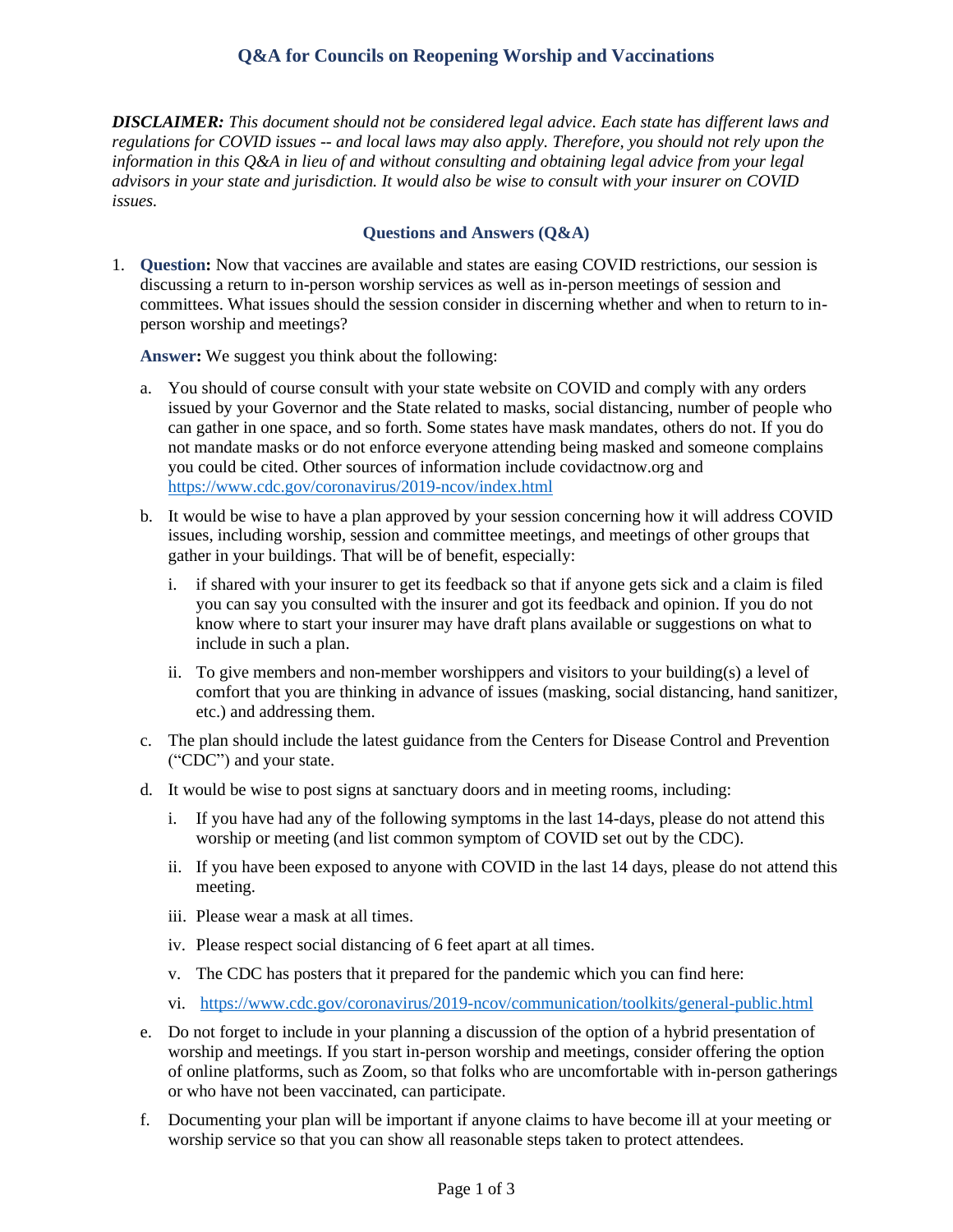- g. if someone does become ill or exposed during a meeting or worship service, you should contact the local Board of Health immediately and follow their instructions.
- 2. **Question:** Now that vaccines are available and states are easing COVID restrictions, our presbytery/synod council is discussing a return to in-person meetings of the council and its committees. What issues should the council consider in discerning whether and when to return to inperson meetings?

**Answer:** see the suggestions in the Answer to #1. They also apply to presbyteries and synods returning to in-person gatherings and meetings.

3. **Question:** If we return to in-person meetings and/or worship, our session (or council) is discerning whether it should ask worshippers/attendees/members to sign a release form and waiver of liability.

**Answer:** You should discuss this issue with your legal advisor and your insurer. Asking for such a waiver will obviously be off-putting for members and guests. But you must decide this issue as part of your risk management planning and COVID plan.

4. **Question:** If someone shows up for worship or a meeting and has symptoms of COVID or says they have recently been exposed to someone with COVID, can we turn them away?

**Answer:** You should discuss this issue with your legal advisor, your insurer, and your session or council. You should consider including your decision whether to admit such visitors to worship or meetings, or not, in your plan for reopening. It would be advisable to require everyone to be masked and for those who are not from the same household to be socially distanced in any gathering. Your church building and offices are private property, and you can control who visits them and you have responsibility to keep guests and visitors safe. While turning away folks may not feel welcoming, it may be the safe thing to do to protect others.

5. **Question:** If we return to in-person worship and meetings, can we require that those who attend provide proof that they have been vaccinated?

**Answer:** You should discuss this issue with your legal advisor, your insurer, and your session or council. You should consider including your decision whether to admit such visitors to worship or meetings, or not, in your plan for reopening. Some folks may have reasons why they cannot get vaccinated, such as a health condition that prevents it. So, you may want to consider exceptions. This is also a reason to include a hybrid plan for worship and meetings in your reopening plan so you can invite folks who cannot be vaccinated to participate remotely. From a health and safety perspective, of course it would be beneficial if all who attend are vaccinated, but keep in mind that, the vaccines are not 100% effective. Someone who is vaccinated can still suffer the symptoms of COVID, if infected, or can be a carrier and infect others. So continued vigilance in requiring things like masks and social distancing is still advisable, per current CDC guidance.

6. **Question:** Can we require employees of our church/presbytery/synod to be vaccinated in order for them to return to work in our office?

**Answer:** The literature indicates you can require employees to be vaccinated but recommend that employers strongly urge employees to get vaccinated rather than mandate it. If employers ask for employees to be vaccinated, there are two exceptions if the employer is subject to state or federal employment laws:

a. if you are subject to state or federal disability laws you may be required to accommodate employees who have a health condition that prevents them from being vaccinated. You must at least discuss an accommodation and provide one if it does not require undue hardship for you as the employer. But you should discuss all of this with your legal advisor.